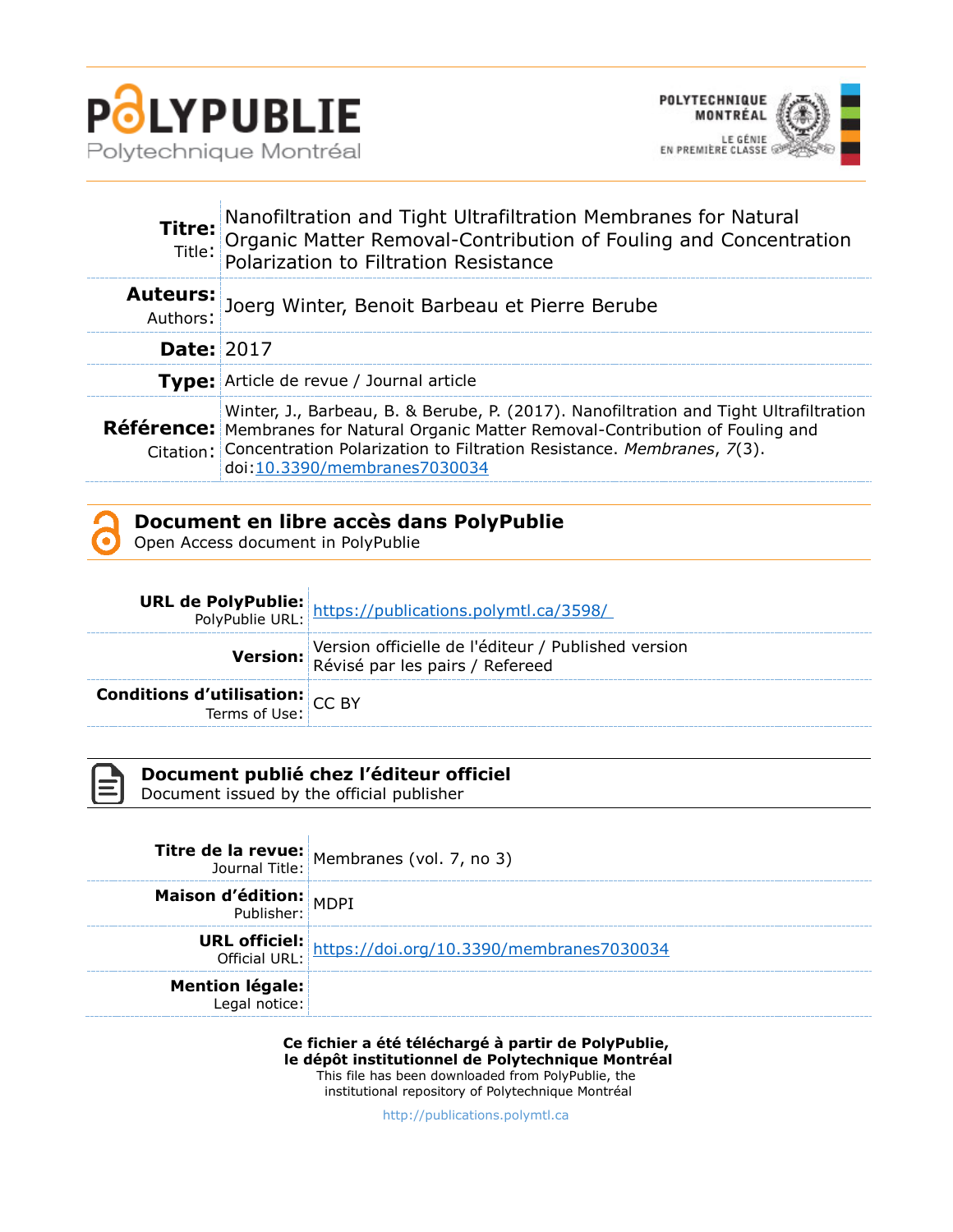

*Article*



# **Nanofiltration and Tight Ultrafiltration Membranes for Natural Organic Matter Removal—Contribution of Fouling and Concentration Polarization to Filtration Resistance**

## **Joerg Winter 1, Benoit Barbeau <sup>2</sup> and Pierre Bérubé 1,\***

- <sup>1</sup> Department of Civil Engineering, The University of British Columbia, 6250 Applied Science Lane, Vancouver, BC V6T1Z4, Canada; jwinter@civil.ubc.ca
- <sup>2</sup> Department of Civil, Geological and Mining Engineering, École Polytechnique de Montréal, Montréal, QC H3T 1J4, Canada; benoit.barbeau@polymtl.ca
- **\*** Correspondence: berube@civil.ubc.ca; Tel.: +1-604-822-5665

Received: 14 March 2017; Accepted: 26 June 2017; Published: 2 July 2017

**Abstract:** Nanofiltration (NF) and tight ultrafiltration (tight UF) membranes are a viable treatment option for high quality drinking water production from sources with high concentrations of contaminants. To date, there is limited knowledge regarding the contribution of concentration polarization (CP) and fouling to the increase in resistance during filtration of natural organic matter (NOM) with NF and tight UF. Filtration tests were conducted with NF and tight UF membranes with molecular weight cut offs (MWCOs) of 300, 2000 and 8000 Da, and model raw waters containing different constituents of NOM. When filtering model raw waters containing high concentrations of polysaccharides (i.e., higher molecular weight NOM), the increase in resistance was dominated by fouling. When filtering model raw waters containing humic substances (i.e., lower molecular weight NOM), the increase in filtration resistance was dominated by CP. The results indicate that low MWCO membranes are better suited for NOM removal, because most of the NOM in surface waters consist mainly of humic substances, which were only effectively rejected by the lower MWCO membranes. However, when humic substances are effectively rejected, CP can become extensive, leading to a significant increase in filtration resistance by the formation of a cake/gel layer at the membrane surface. For this reason, cross-flow operation, which reduces CP, is recommended.

**Keywords:** nanofiltration; tight ultrafiltration; concentration polarization; fouling; natural organic matter

## **1. Introduction**

Over the past 20 years, membrane filtration has been increasingly implemented in water purification processes [1]. This increase has mainly been driven by the decreasing costs of membrane systems, and increasingly stringent drinking water quality regulations. In drinking water treatment applications, ultrafiltration membranes (UF) can effectively remove particulate contaminants, such as protozoa and bacteria, from raw water sources. However, effective removal of natural organic matter (NOM) and viruses is generally limited [2,3]. This is because the molecular weight cut off (MWCO) of UF membranes typically used in drinking water treatment applications is relatively large (i.e., greater than 100,000 Da). Membranes with a MWCO of less than 10,000 Da are required to effectively remove NOM and all pathogens [4–8]. The present study investigated the use of membranes with MWCOs ranging from 300 to 8000 Da for the removal of NOM. In this range, membranes are commonly referred to as nanofiltration (NF) membranes (i.e., with a typical MWCO range of 200–1000 Da) and tight UF membranes (i.e., with a typical MWCO range of 1000 to 10,000 Da). The removal of NOM from source waters is of importance in drinking water treatment because it can cause color, taste, and odor issues,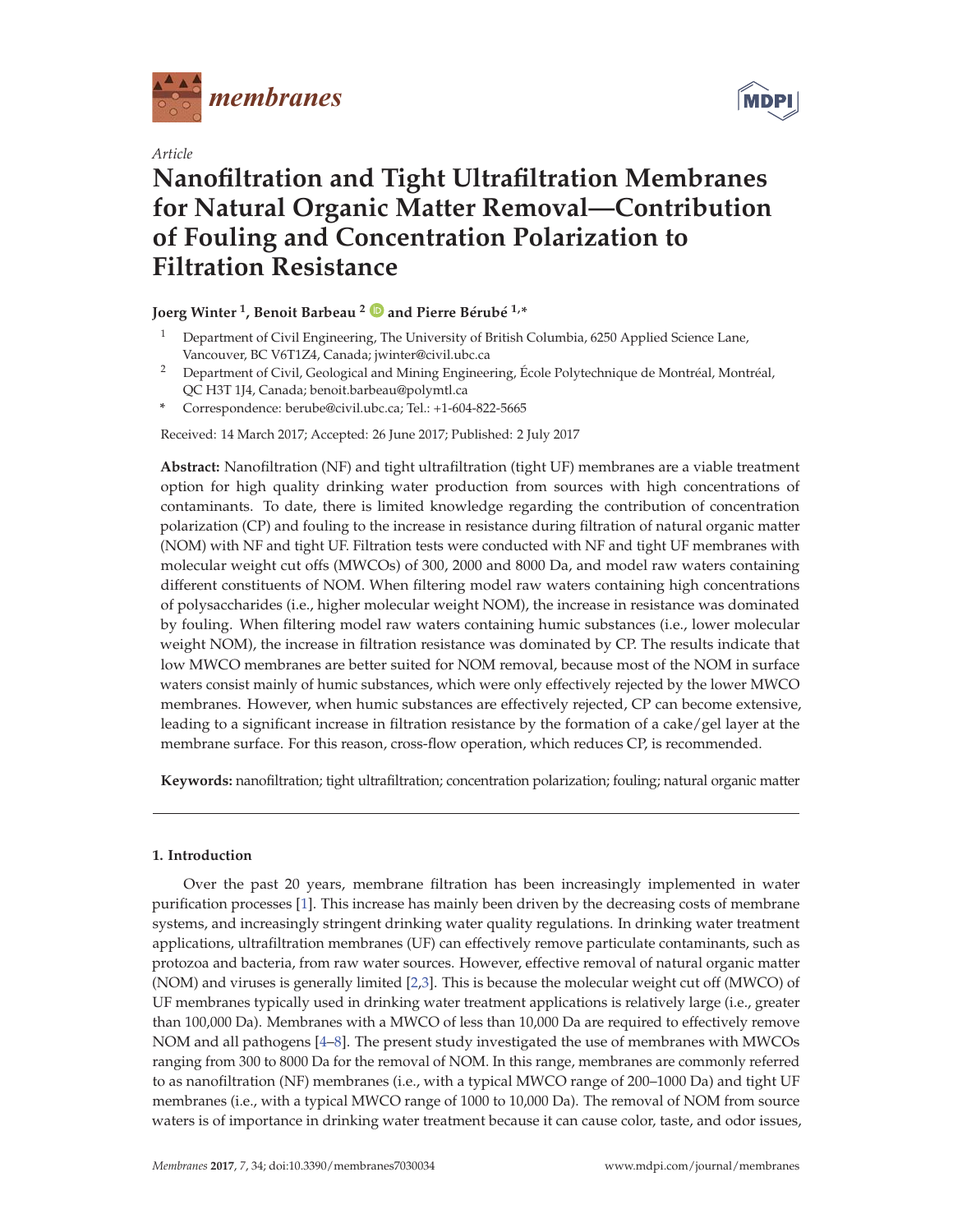increase chlorine demand, as well as contribute to disinfection by-product formation and microbial regrowth in distribution systems [9–14]. Because NF and tight UF membranes can achieve sufficient primary disinfection (i.e., >4-log removal of all pathogens) and extensive removal of NOM, they can provide effective and comprehensive drinking water treatment in a single step. A simple, single-step approach is of particular interest for small/remote communities, because of the limited financial and technical resources generally available to implement and operate water treatment systems.

The use of NF and tight UF membranes in drinking water treatment applications is still limited. This is mainly because spiral wound configurations, which generally require extensive pre-treatment and a high trans-membrane pressure, have historically been used for NF and tight UF membrane applications. In addition, fouling control measures, such as backwashing or surface scouring, cannot be applied to spiral wound configurations. Recent developments in NF and tight UF membrane configurations, such as hollow fiber configurations, promise to address some of these limitations [15–18]. Frank et al. have also reported that a substantially higher permeability can be maintained using hollow fiber configurations [16]. However, other studies have reported that hollow fiber configurations are less effective in mitigating concentration polarization (CP) than spiral wound configurations [19,20]. Because CP and fouling are still major challenges in the application of NF and tight UF membranes for drinking water treatment, insight into CP and fouling is necessary to develop recommendations for the design and operation of NF and tight UF membranes, and to enable greater adoption of this advanced treatment technology.

Fouling occurs as material that is retained at the membrane surface or inside the membrane pores, accumulates, and increases resistance to the permeate flow. Material accumulates when the permeation drag—the force that transports potential foulants towards the membrane—is greater than forces acting in the opposite direction (i.e., away from the membrane) [21,22]. NOM is generally considered to be a main contributor to membrane fouling in drinking water treatment applications [4,23–27]. The extent of fouling is not necessarily proportional to the total amount of NOM retained, but is rather governed by the retention of specific NOM fractions [28–31]. The NOM fractions that have been reported to be mainly relevant to membrane fouling are biopolymers and humic substances, which are mainly of aquatic and terrestrial origin, respectively [32–34]. For UF membranes, the biopolymer fraction of NOM generally contributes the most to fouling [35–38]. Fouling due to humic substances is generally not as extensive, although it is more difficult to control hydraulically (e.g., by backwashing) [25,35]. The extent and the hydraulic reversibility of UF fouling can also be affected by other constituents in raw waters, notably calcium [25,35,39]. Calcium can form bridges between NOM molecules, between the membrane surface and NOM, as well as contribute to aggregation of NOM by charge destabilization [25,35,39]. Biopolymers have also been reported to substantially contribute to fouling of NF and tight UF membranes [28,38,40]. Humic substances, although effectively rejected, have not been reported to substantially contribute to fouling of NF membranes [41]. The limited contribution of humic substances to fouling has been attributed to charge repulsion effects, which enhance the back transport of humic substances in cross-flow systems [41,42]. The extent to which electrostatic repulsion contributes to fouling control has been demonstrated to increase with the ratio of cross-flow velocity to permeate flux [39]. Therefore, the effect of electrostatic repulsion on fouling due to humic substances, is likely to be substantially less pronounced in dead-end systems. The reported effects of calcium on fouling in NF and tight UF membranes systems have been inconsistent, and likely depend on the concentration in the solution being filtered [29,39,43,44].

CP, resulting from the accumulation of dissolved material rejected by the membrane, can also increase the resistance to permeate flow [45–47]. Unlike the situation with fouling, material does not deposit on the membrane surface or inside the membrane pores, but accumulates in proximity to the membrane surface. CP is characterized by an equilibrium between the convective transport of material towards the membrane, and the diffusive transport of retained material away from the membrane; a steady state that is expected to develop within the first minutes of filtration [29,45,48]. CP can affect the resistance to permeate flow by increasing the viscosity, the osmotic pressure of the solution being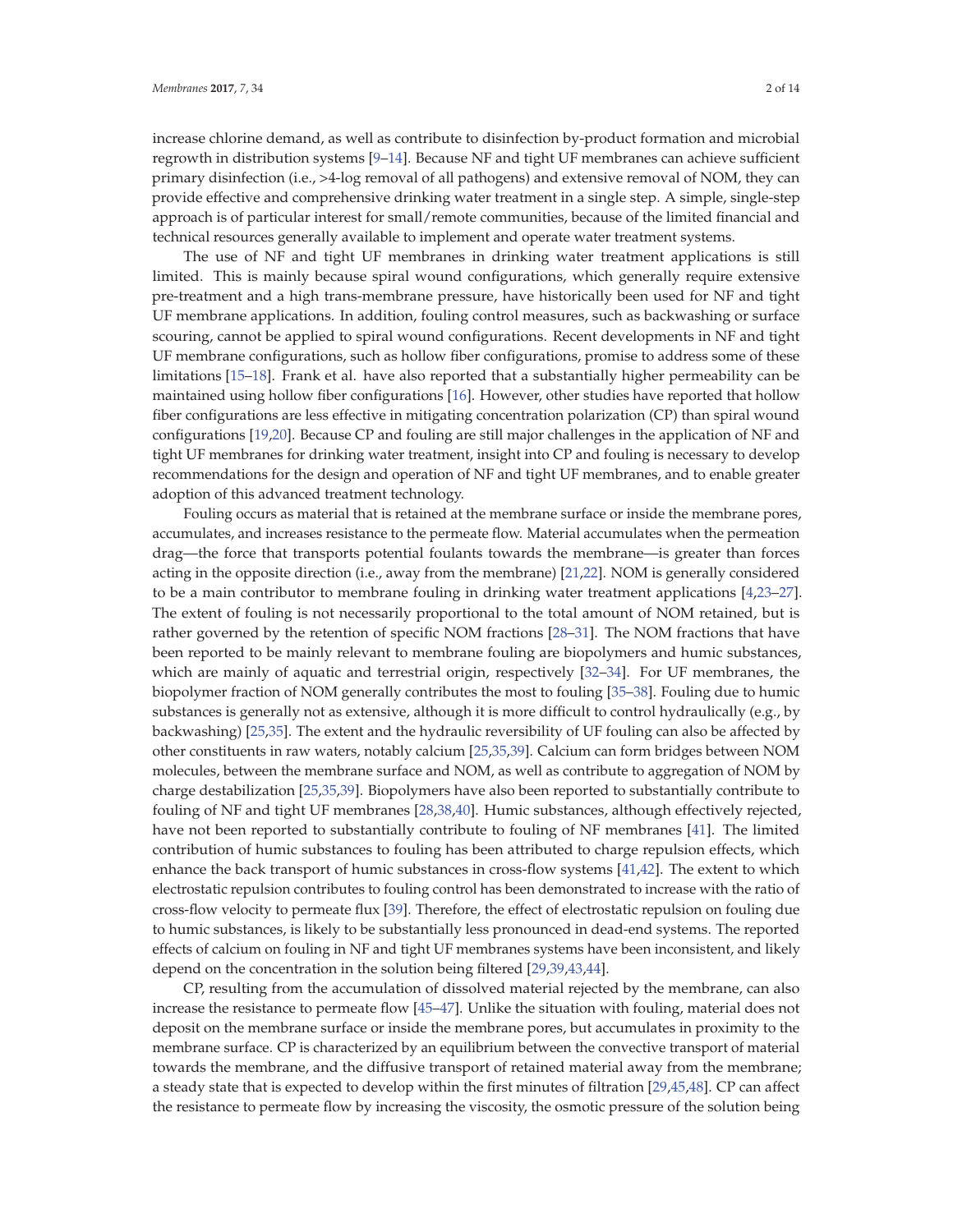filtered, and the back-diffusion of retained solutes [45]. If CP effects become extensive, solutes at the membrane surface can reach a critical concentration (i.e., solubility limit), beyond which they form a cake/gel layer which fouls the membrane surface [26,46–48]. In literature, this critical concentration is also referred to as the "gel concentration" [46,47]. If a material reaches the critical concentration, the back-diffusion of material is limited by the formation of a cake/gel layer. Under such conditions, the convective transport towards the membrane becomes greater than the diffusive transport away from the membrane, and fouling occurs, which increases the resistance to permeate flow throughout the filtration phase. According to the Stokes–Einstein equation, the diffusivity and the diffusive transport of material depends on its size. NOM ranges in size from a few hundred Daltons (low molecular weight acids and neutrals) to over 20,000 Da (biopolymers) [39,49–51]. The size of NOM also generally increases with ionic strength, and decreases with pH of a solution, due to changes in the shape of NOM from uncoiled to coiled [52]. CP due to the retention of salts in Reverse Osmosis (RO) and NF systems has been extensively investigated [19,53–56]. However, only a few studies have investigated CP due to the retention of NOM in NF membranes. These studies have indicated that NOM can result in CP, and therefore, affect system performance [26,57]. Also, comprehensive knowledge on the effect of (i) the type of NOM (e.g., polysaccharides and humic substances), and (ii) the membrane MWCO on the contribution of CP to the total increase in filtration resistance, is not currently available. This is a knowledge gap that limits the ability to develop recommendations for the optimal design and operation of NF and tight membrane systems for drinking water treatment.

The objective of the present study was to quantify the contribution of fouling and CP to the total increase in resistance during filtration of model raw waters containing polysaccharides, humic substances, and a mixture of both (as typical constituents of NOM in natural surface waters), and to identify conditions under which an extensive increase in filtration resistance occurs. Since fouling and CP are not only expected to depend on the raw water characteristics, but also on the membrane's selectivity, the impact of the MWCO of a membrane on CP and fouling was also investigated. As previously discussed, CP is expected to develop rapidly within the first minutes of filtration [39,45]. However, this has never been investigated for NF and tight UF membranes in drinking water applications.

#### **2. Material and Methods**

#### *2.1. Experimental Approach*

Model raw waters of various compositions were considered. The biopolymer and humic material content of the raw waters were modeled using polysaccharide alginate derived from brown algae (Sodium Alginate, Sigma Aldrich, Oakville, ON , Canada) and Suwannee River NOM (SRNOM) 2R101N (International Humic Substances Society, St. Paul, MN, USA), respectively. Model raw waters with three different NOM compositions were considered: (i) alginate, (ii) SRNOM, and (iii) mixtures of SRNOM and alginate with a carbon mass ratio of 4:1. The ratio of 4:1 in the mixtures of SRNOM and alginate was selected based on humic substances to biopolymers ratios obtained from size exclusion chromatography (SEC) analyses of local surface water (Jericho Pond, Vancouver, BC, Canada) and is also consistent with the ratios reported in literature, which indicates that humic substances account for 70–80% of the NOM in natural waters [32]. All three model raw water compositions were tested at two dissolved organic carbon (DOC). concentrations: 5 mg/L, and 10 mg/L.

To prepare the model raw waters, NOM surrogates (i.e., the polysaccharide alginate and/or SRNOM) were dissolved in Milli-Q laboratory water (MilliporeSigma, Temecula, CA, USA). Sodium bicarbonate at a concentration of 1 mM was added as a buffer. This concentration of bicarbonate also corresponds to an alkalinity that is within a range typical of that present in natural source waters [58]. The retention of alkalinity during filtration ranged from approximately 2% to 40% (depending on the membrane MWCO), and the impact of alkalinity rejection on CP and resistance during filtration was calculated [28], and found to be negligible relative to the overall increases in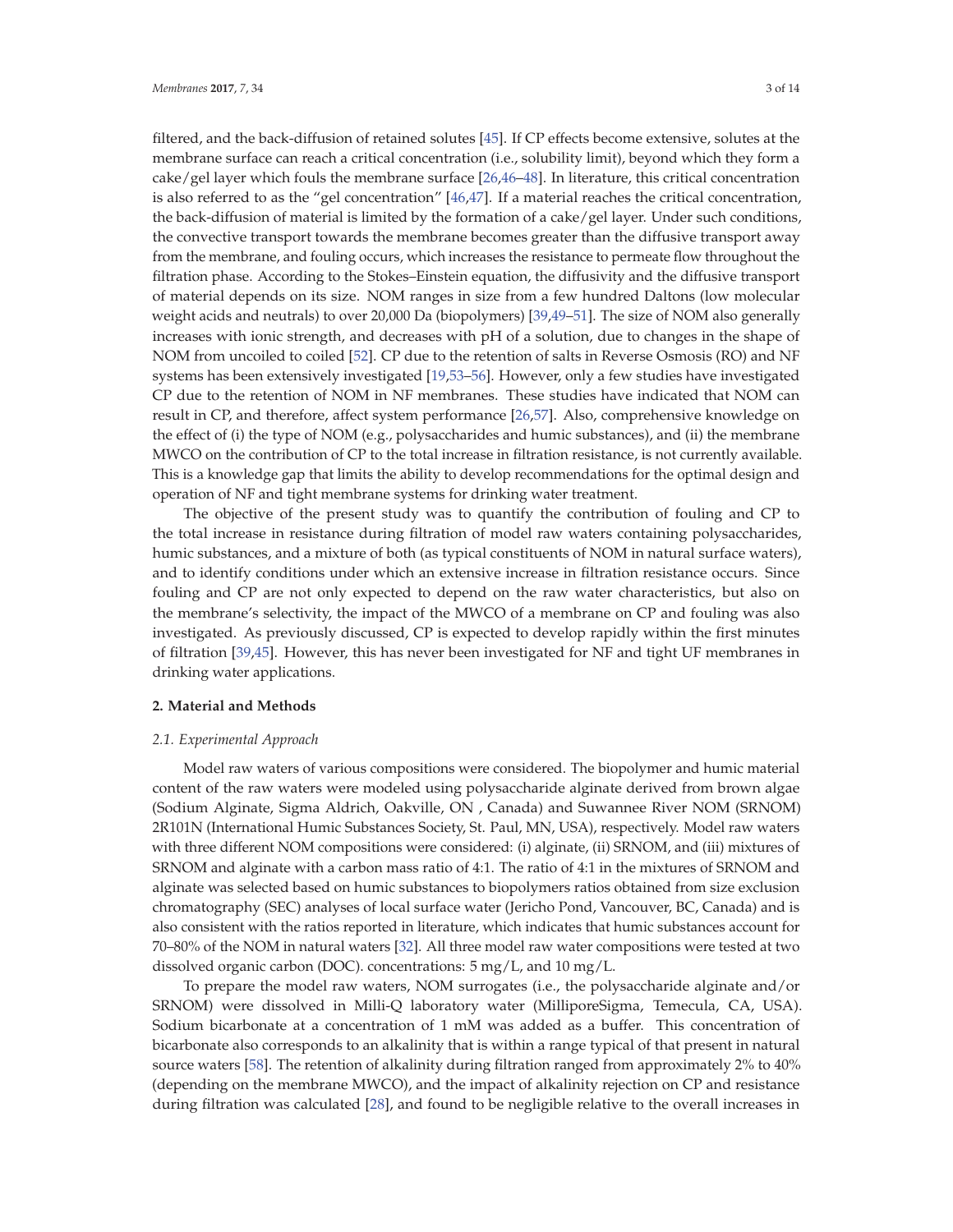resistance observed in the present study (results not shown), and hence, is not further discussed. The pH was then adjusted to 7.0 ( $\pm$  0.1), using sodium hydroxide or hydrochloric acid, as needed. Prior to all filtration tests, all model raw water solutions were filtered through a 0.45 μm nitrocellulose filter. Milli-Q laboratory water was used for clean water flux tests prior- and post-filtration of model raw waters. The pH of the Milli-Q laboratory water used for clean water flux tests was also adjusted to 7.0 ( $\pm$ 0.1), using sodium hydroxide.

The experimental setup, illustrated in Figure 1, consisted of feed vessels, membrane cells, bleed lines and permeate collection systems. Two feed vessels were used, one containing clean water and the other containing a model raw water. The pressure applied to both vessels was equal, enabling the feed to the membrane to be switched between model raw water and clean water without causing any pressure variation in the membrane cells. Three CF042 membrane cells (Sterlitech, Seattle, WA, USA) were used in parallel. These accommodated flat sheet membrane coupons, 39.2 mm wide and 85.5 mm long. Flat sheet, thin film composite polyamide (PA) membranes with nominal MWCOs of approximately 300 Da (DK series, GE Osmonics, Trevose, PA, USA), 2000 Da (GH series, GE Osmonics) and 8000 Da (GM series, GE Osmonics) were considered as a representative range for NF–tight UF range membranes. The intrinsic membrane resistances for the 300 Da, 2000 Da and 8000 Da MWCO membranes were  $9.0 \times 10^{13} \pm 1.1 \times 10^{13}$  m<sup>-1</sup>,  $8.1 \times 10^{13} \pm 1.1 \times 10^{13}$  m<sup>-1</sup> and  $2.2 \times 10^{13} \pm 2.0 \times 10^{12} \text{ m}^{-1}$ , respectively. The transmembrane pressure applied to the vessels was kept constant at 40.0  $\pm$  1.0 psi (i.e., 2.8  $\pm$  0.1 bar). The tests were conducted at room temperature (23  $\pm$  1  $\degree$ C). The membrane cells were operated in a pseudo dead-end mode with a continuous bleed that introduced a very low and constant cross-flow of less than 0.006 m/min along the membrane surface. The bleed line allowed the liquid to be purged from the membrane cell when the feed was switched, while still providing pseudo dead-end operation. Based on preliminary tests, this cross-flow velocity had a negligible effect on fouling and concentration polarization (results not presented). All filtration tests were conducted in triplicate in three sequential phases:

- 1. Pre-clean water filtration phase (for a minimum of 3 h).
- 2. Filtration phase with model raw waters (for approximately 3 h).
- 3. Post-clean water filtration phase (for a minimum of 45 min).

The filtration tests were conducted in these three sequential phases to quantify the contribution of CP and fouling to the increase in the resistance to permeate flow, as discussed in more detail in Section 3.2.



**Figure 1.** Experimental setup.

Immediately prior to the start of the filtration phase with model raw water, the drain valve was opened and the content of the flow cell was purged, ensuring that the concentration of NOM in the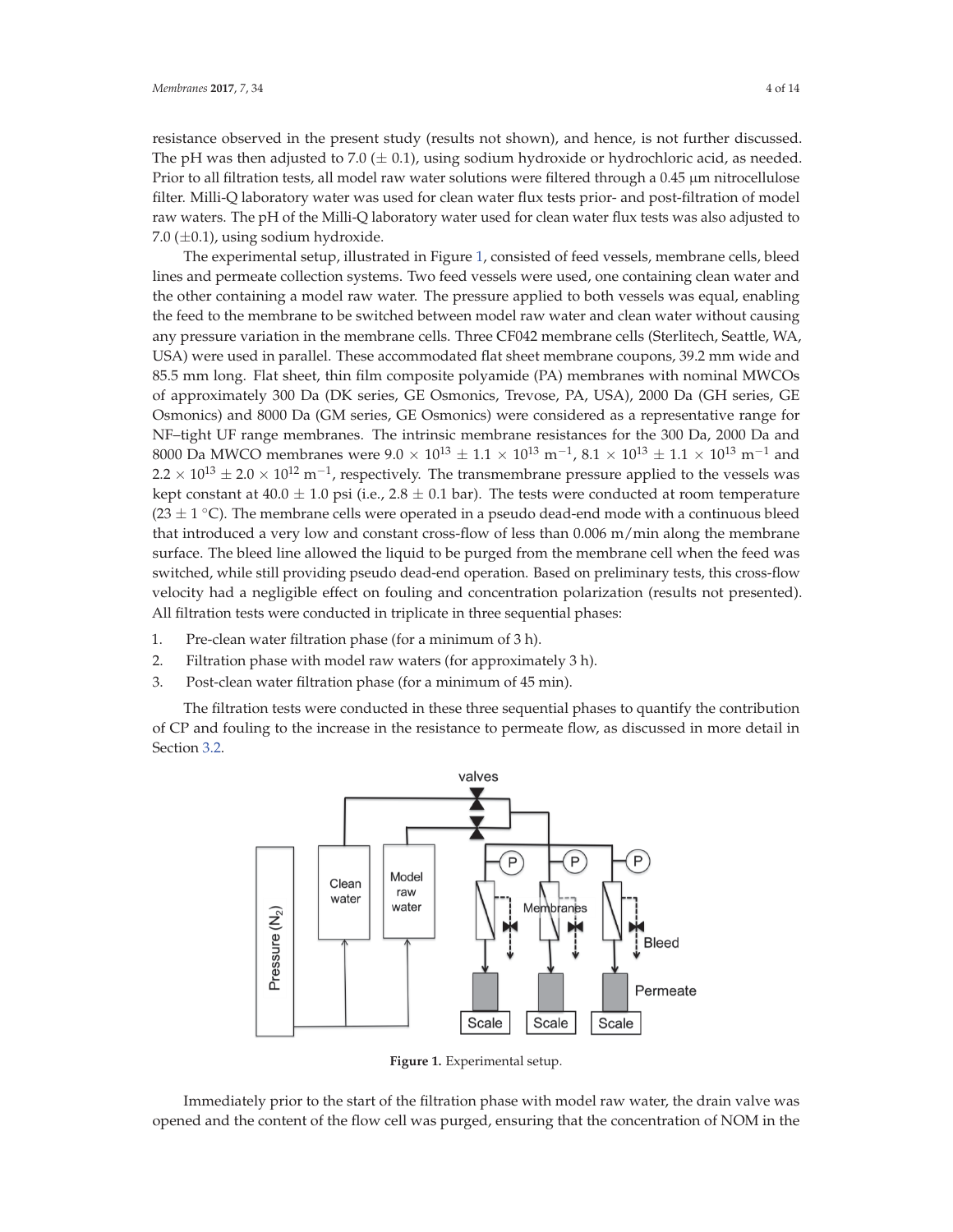flow cell at the start of the filtration of model raw water, was equivalent to that of the model raw water. The drain was then partially closed to generate a constant low cross-flow velocity of 0.006 m/min.

#### *2.2. Data Evaluation and Sample Analyses*

The rate of fouling was quantified based on fouling coefficients obtained from standard filtration laws fitted to the experimental data collected during the filtration of model raw water [59]. Based on the minimum  $R^2$  value for all conditions investigated in the present study, the permeate flux could be best modeled by assuming that fouling was predominantly due to the formation of a cake layer on the membrane surface (see Equation (1); results not presented). Therefore, the results are presented in terms of a cake fouling coefficient (*kc*) (see Table 1).

$$
J = \frac{J_0'}{1 + k_c \times \frac{\mu}{\Delta P} \times V \times J_0'} \left[ m^3 \, m^{-2} \, s^{-1} \right] \tag{1}
$$

In Equation (1), *J* represents the permeate flux  $\left[\text{m}^{3} \text{ m}^{-2} \text{ s}^{-1}\right]$ , *V* the specific volume of water filtered [m<sup>3</sup> m<sup>−</sup>2], μ the dynamic viscosity [Pa s] and Δ*P* the trans-membrane pressure [Pa]. The initial flux  $J_0'$  was defined as the measured clean water flux  $(J_0)$ , minus any rapid decrease observed in the flux within the first few minutes of a filtration test. Because CP is expected to develop within the first minutes of filtration, the difference between  $J_0$  and  $J'_0$  was assumed to be due to CP [39,45]. The estimated cake fouling coefficient  $k_c$  [m<sup>-1</sup> m<sup>-3</sup> m<sup>2</sup>] quantifies the increase in resistance [m<sup>-1</sup>] per specific volume filtered  $\left[\text{m}^3 \text{ m}^{-2}\right]$ .

Size exclusion chromatography (SEC) was performed using High Performance Liquid Chromatography (HPLC) (Perkin Elmer, Burnaby, BC, Canada) with DOC detection for the analysis of NOM in the feed and permeate. The method used was adopted from Huber et al. [51]. A TSK HW-50S column (Tosoh, Tokyo, Japan) was used as the stationary phase, and a phosphate buffer  $(2.5 \text{ g/L KH}_2PO_4 + 1.5 \text{ g/L Na}_2HPO_4 \cdot H_2O)$  was used as the mobile phase. The sample injection volume and flow rate were 1 mL and 1 mL/min, respectively. A GE Sievers 900 Turbo Portable TOC Analyzer (GE Sievers, Boulder, CO, USA) with a sampling rate of 4 s and a detection range of 0.2 mg C/L to 10 mg C/L was used as the DOC detector.

#### **3. Results**

#### *3.1. NOM Rejection*

The amount of material rejected by the membranes was defined as the difference between material present in the feed (i.e., the model raw water) and material present in the permeate. As illustrated in Figure 2, the membranes with MWCOs of 300 Da and 2000 Da could effectively reject all of the alginate present in model raw waters, and the membrane with a MWCO of 8000 Da could reject most of the alginate present in model raw waters. This was expected because the molecular weight of alginate is greater than 10,000 Da [39,51] and the MWCOs of all the membranes considered are lower than 10,000 Da (i.e., ranging from 300 Da to 8000 Da). Only a small amount of the larger constituents in SRNOM was rejected by the membrane with a MWCO of 8000 Da. The extent of the rejection increased as the MWCO of the membranes decreased, with all of the organic material being rejected by the membrane with a MWCO of 300 Da. Again, this was expected, because most of the constituents of SRNOM have a molecular weight in between 300 Da and 8000 Da [49,50].

Note that NOM in most surface waters consists mainly of humic substances (i.e., lower molecular weight NOM) [32]. Because effective NOM removal is one of the main motivations behind implementing NF and tight UF membranes in drinking water treatment, membranes with lower MWCOs (i.e., <2000 Da) are recommended for this application.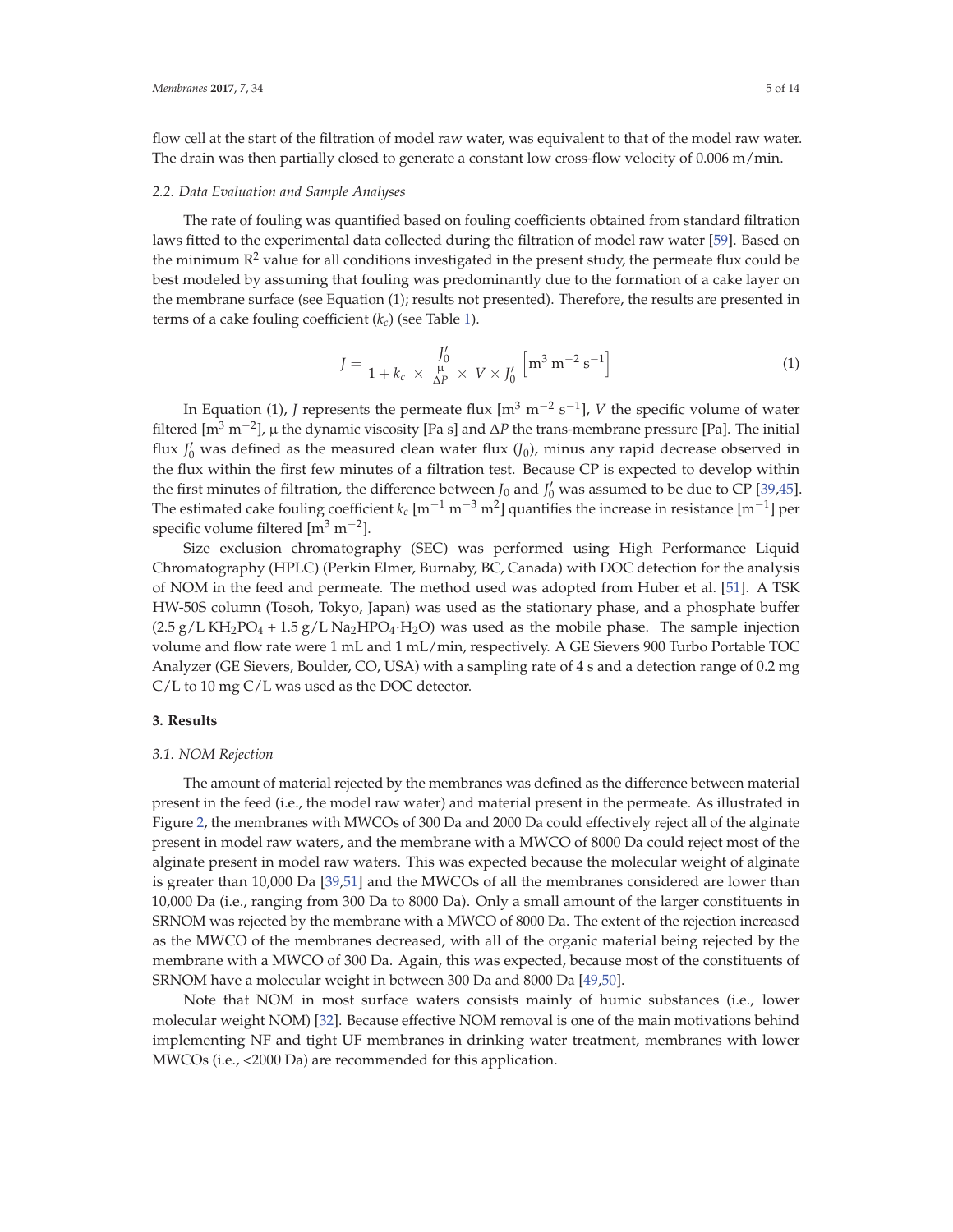

**Figure 2.** Typical size exclusion chromatograms of model raw water and permeate samples: (**a**) model raw water containing Suwannee River natural organic matter (SRNOM) at 10 mg/L; (**b**) model raw water containing alginate at 10 mg/L. Dalton values correspond to the molecular weight cut offs (MWCOs) of the different membranes; note that the retention time of the chromatograms is inversely proportional to the log of the molecular weight.

#### *3.2. NOM Fouling and Concentration Polarization*

Typical results from the filtration tests are presented in Figure 3. For all conditions investigated, the permeate flux remained constant during the pre-clean water filtration phase, then decreased over time (i.e., volume filtered) when filtering model raw waters, and increased during the post-clean water filtration phase.

As previously discussed, CP is characterized by an equilibrium between the convective transport of material towards the membrane, and the diffusive transport of retained material away from the membrane. Steady state is expected to be established within minutes once filtration of model raw water begins [39,45]. Hence, the rapid initial decrease in the permeate flux when filtering model raw waters was attributed to CP, and the subsequent slower longer term decrease in permeate flux was attributed to fouling.

Fouling occurs if the permeation drag is greater than the forces acting on potential foulants away from the membrane [22]. Because the permeation drag remains constant when switching from the model raw water filtration phase to the post-clean water filtration phase, no back transport and no recovery in resistance is expected during post-clean water filtration. However, a recovery in resistance due to CP is expected during post-clean water filtration. This is because a concentration gradient of retained material is still present, for a relatively short period of time, after switching from the model raw water filtration phase to the post-clean water filtration phase. During this time, the convective transport of material towards the membrane is zero (i.e., clean water filtration), while the diffusive transport of retained material away from the membrane surface is greater than zero, resulting in a reduction in resistance (i.e. recovery in resistance). Note, that if CP becomes extensive, and a cake/gel layer is formed, the recovery in resistance during post-clean water resistance will be limited [26,46–48]. Therefore, although a high recovery during post-clean water filtration suggests that CP likely dominates the increase in resistance due to permeate flow, other indicators of fouling and CP must be considered when interpreting the results.

As previously discussed, for all conditions investigated, the permeate flux could be best modeled assuming fouling was predominantly due to the formation of a cake layer on the membrane surface (see Section 2.2). The fit of the cake fouling model (Equation (1)) to typical data is presented in Figure 3. For all conditions investigated, the extent of fouling was quantified with respect to the fouling coefficient, as discussed in Section 3.2.1, and the contributions of CP and fouling to the increase in filtration resistance was analyzed as discussed in Section 3.2.2.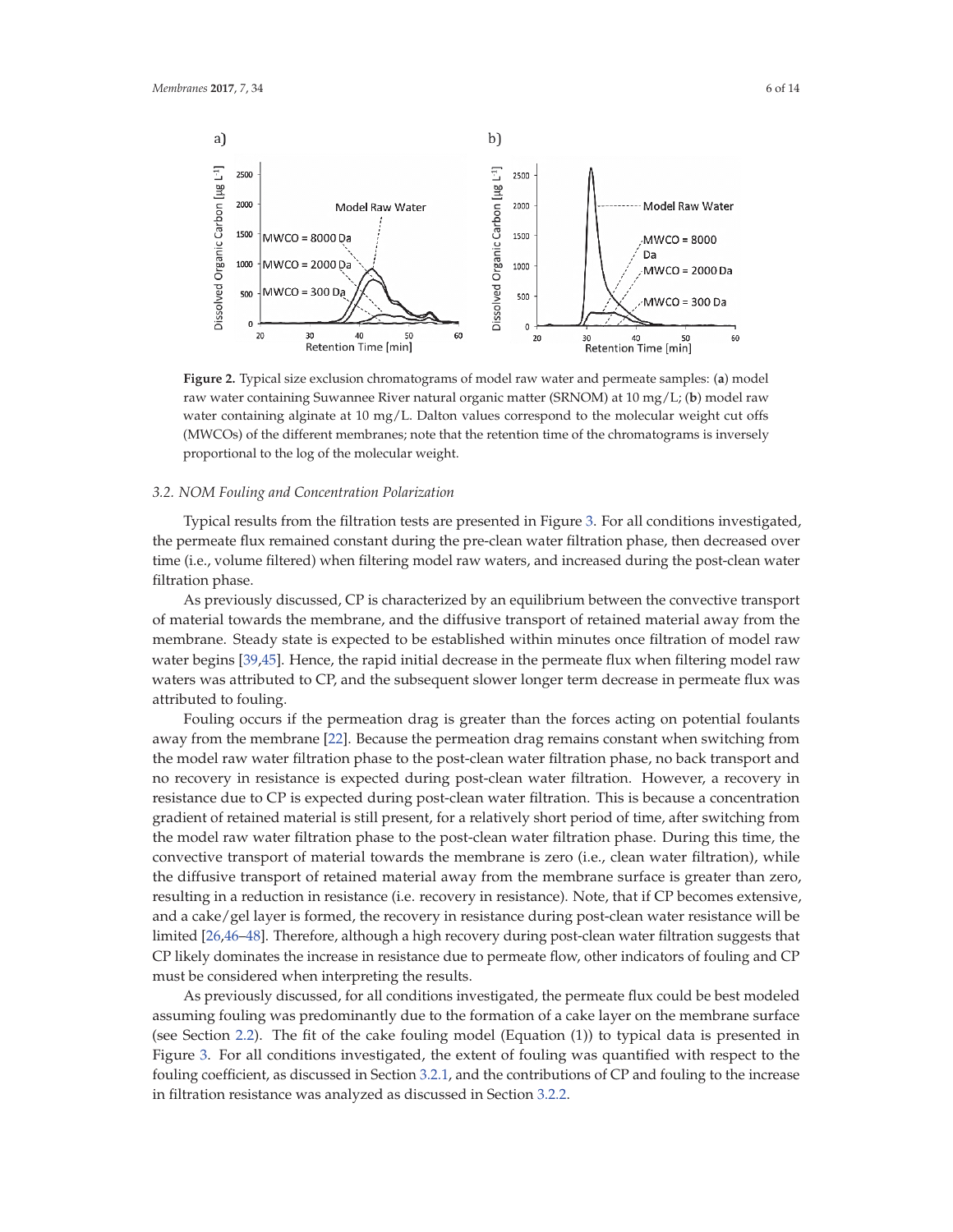

**Figure 3.** Typical results from filtration tests: (**a**) MWCO = 300 Da and SRNOM at 5 mg/L of DOC, (**b**) MWCO =  $8000$  Da and alginate at  $5 \text{ mg/L}$  of DOC.

#### 3.2.1. Contribution of Fouling to the Total Increase in Filtration Resistance

The fouling coefficients (*kc*) for the different experimental conditions investigated are summarized in Table 1. When filtering model raw waters containing alginate, the fouling coefficients were similar for the membranes with MWCOs of 300 and 2000 Da and only slightly lower (and not statistically different) for the membrane with the MWCO of 8000 Da. These results are consistent with those presented in Section 3.1, where the rejection of alginate was similar when filtering with membranes with MWCOs of 300 Da and 2000 Da MWCO, and slightly lower when filtering with the membrane with a MWCO of 8000 Da. Considering the substantially different initial permeate fluxes for the membranes with different MWCOs, and the similar fouling coefficients observed for all membranes, it can be concluded that the fouling coefficient was independent of the initial permeate flux. Further, the fouling coefficient was proportional to the concentration of alginate in the model raw water being filtered (i.e., the fouling coefficient doubled when the concentration of alginate in the raw water was twice as high), suggesting that for all membranes, fouling was similar and predominantly due to convective transport and the accumulation of a cake layer with similar characteristics for all membranes. These results are also consistent with the fact that the molecular weight of alginate is greater than the MWCO of all membranes considered (see Section 3.1).

When filtering model raw waters containing SRNOM, the fouling coefficient was substantially higher for the membrane with a MWCO of 300 Da than for the membranes with MWCOs of 2000 and 8000 Da. This is again consistent with the higher rejection of SRNOM by the membrane with a MWCO of 300 Da, than the membranes with MWCOs of 2000 and 8000 Da. It should be noted that the fouling coefficient was similar for the membranes with MWCOs of 2000 and 8000 Da, even though the rejection of organic material present in SRNOM was greater for the membrane with a MWCO of 2000 Da, than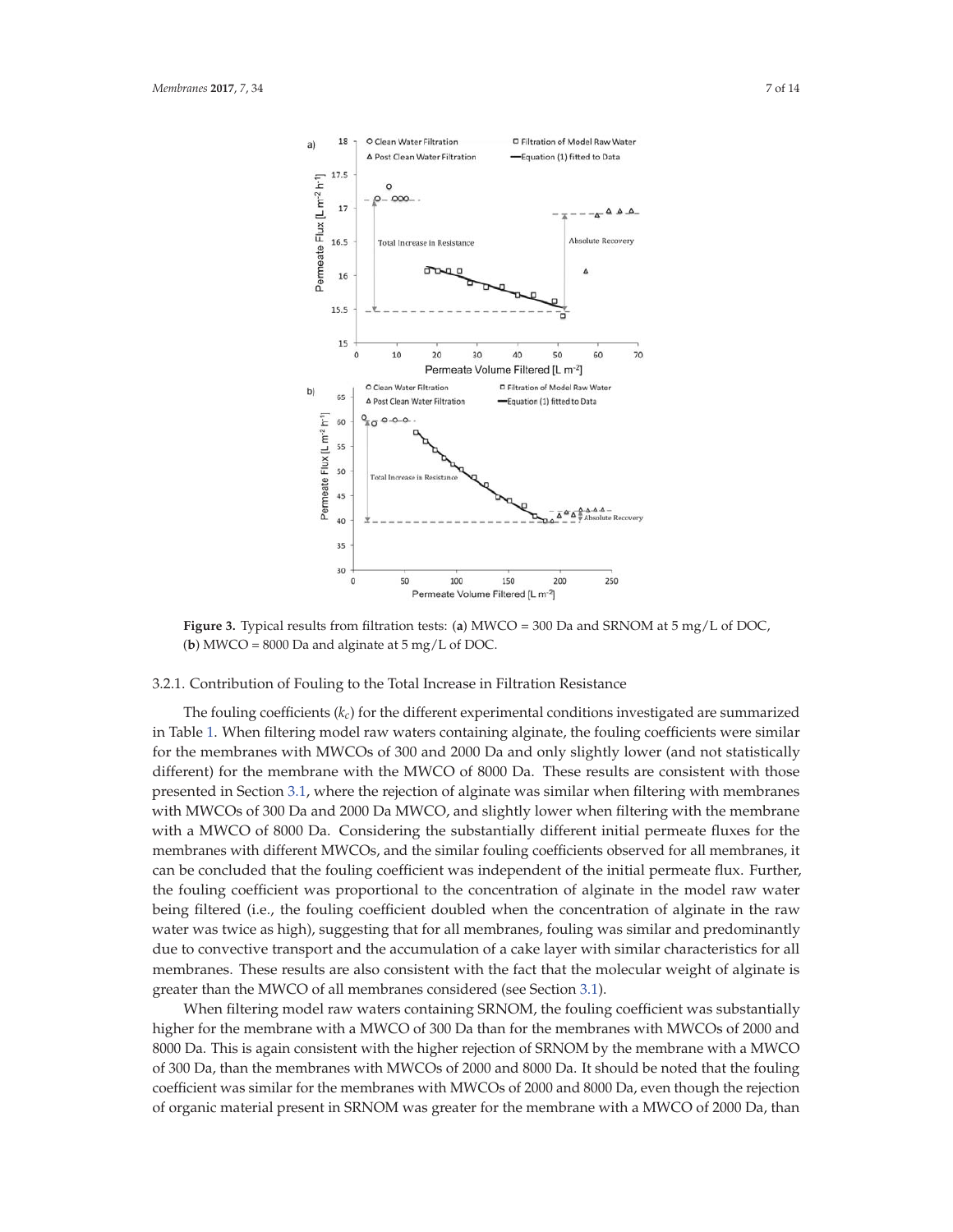for the membrane with a MWCO of 8000 Da. For the membrane with a MWCO of 8000 Da, the fouling coefficient was proportional to the concentration of SRNOM in the model raw water. However, for the membranes with MWCOs of 300 and 2000 Da, the fouling coefficient was not proportional to the concentration of SRNOM in the model raw water. The deviation from proportionality increased as the MWCO of the membrane decreased. These results indicate that, in contrast to filtering model raw water containing alginate, when filtering model raw water containing SRNOM (i.e., using membranes with low MWCOs), fouling was not only governed by the convective transport of material towards the membrane, but also likely by the formation of a CP-induced cake/gel layer at the membrane surface, as discussed in Section 3.2.2.

When filtering model raw waters containing a mixture of SRNOM and alginate, the fouling behavior was similar to that of model raw water containing SRNOM, suggesting that the higher percentage of low molecular weight NOM (i.e., 80% low molecular weight NOM versus 20% high molecular weight NOM) governed the fouling behavior.

| <b>NOM Constituents</b> | NOM Concentration [mg/L] | Fouling Coefficient $k_c$ [10 <sup>11</sup> m <sup>-1</sup> m <sup>-3</sup> m <sup>2</sup> ] Average (Range) |                  |                  |
|-------------------------|--------------------------|--------------------------------------------------------------------------------------------------------------|------------------|------------------|
|                         |                          | $MWCO = 300$ Da                                                                                              | $MWCO = 2000$ Da | $MWCO = 8000$ Da |
|                         | 5.                       | $0.7(0.5-0.9)$                                                                                               | $0.1(0-0.1)$     | $0.1(0.1-0.1)$   |
| <b>SRNOM</b>            | 10                       | $3.5(3.5-3.5)$                                                                                               | $0.6(0-1.1)$     | $0.2(0.2-0.2)$   |
| Alginate                | 5                        | $1.1(0.8-1.6)$                                                                                               | $0.8(0.5-1.1)$   | $0.8(0.7-0.9)$   |
|                         | 10                       | $2.1(2.0-2.2)$                                                                                               | $2.1(1.6-2.4)$   | $1.6(1.5-1.7)$   |
| SRNOM + Alginate        | $4 + 1$                  | $0.7(0.4-1.0)$                                                                                               | $0.2(0.1-0.3)$   | $0.2(0.2-0.2)$   |
|                         | $8 + 2$                  | $5.1(4.7-5.5)$                                                                                               | $1.2(0.7-2.0)$   | $0.5(0.5-0.5)$   |

**Table 1.** Fouling coefficient *kc* for different filtration tests (ranges correspond to observed minimum/maximum values).

### 3.2.2. Contribution of CP to the Total Increase in Filtration Resistance

The contribution of CP to the total increase in resistance during filtration of the model raw waters was quantified by the relative recovery. The relative recovery was defined as the ratio of the absolute recovery to the total increase in resistance during filtration of model raw water (Figure 3). The total increase in resistance was calculated based on the difference between the permeate flux during a pre-clean water filtration phase, and at the end of a filtration of model raw water phase. The absolute recovery was calculated as the difference between the permeate flux at the end of a filtration of model raw water phase, and at the end of a post-clean water filtration phase. Figure 4 illustrates the relative recoveries for the different conditions investigated.

The relative recovery generally increased as the MWCO of the membrane decreased. Also, the relative recovery generally increased when the concentration of NOM in the raw water increased. When filtering model raw water containing alginate, the relative recovery was generally low, ranging from approximately 10% to 40%. Also, the fouling coefficient increased proportionally with the concentration of alginate in the model raw water (see Section 3.2.1). This, combined with the low relative recoveries, suggest that the increase in resistance to permeate flow was dominated by fouling when filtering model raw waters containing alginate, at all of the considered concentrations (i.e., 5 mg L<sup>-1</sup> and 10 mg L<sup>-1</sup>). However, when filtering model raw waters containing SRNOM, the relative recovery was generally higher, ranging from approximately 50% to 100%. The greater relative recoveries when filtering model raw waters containing SRNOM, rather than alginate, was attributed to the differences in the diffusion coefficients of these types of NOM. Diffusion coefficients of 2.2  $\times$  10<sup>-10</sup> to 3.8  $\times$  10<sup>-10</sup> m<sup>2</sup> s<sup>-1</sup> have been reported for humic substances [29], which account for most of the organic material in SRNOM, while that for alginate is in the order of  $9.4 \times 10^{-11}$  m<sup>2</sup> s<sup>-1</sup>, an estimate based on Dextran T-70 [29]. The diffusive transport of retained material from the membrane back into solution is expected to increase relative to the molecular diffusion [29]. Also, the permeation drag is expected to be greater for alginate than for SRNOM because of the larger size of alginate compared to SRNOM [22]. The relative recovery for the membrane with a MWCO of 300 Da was lower when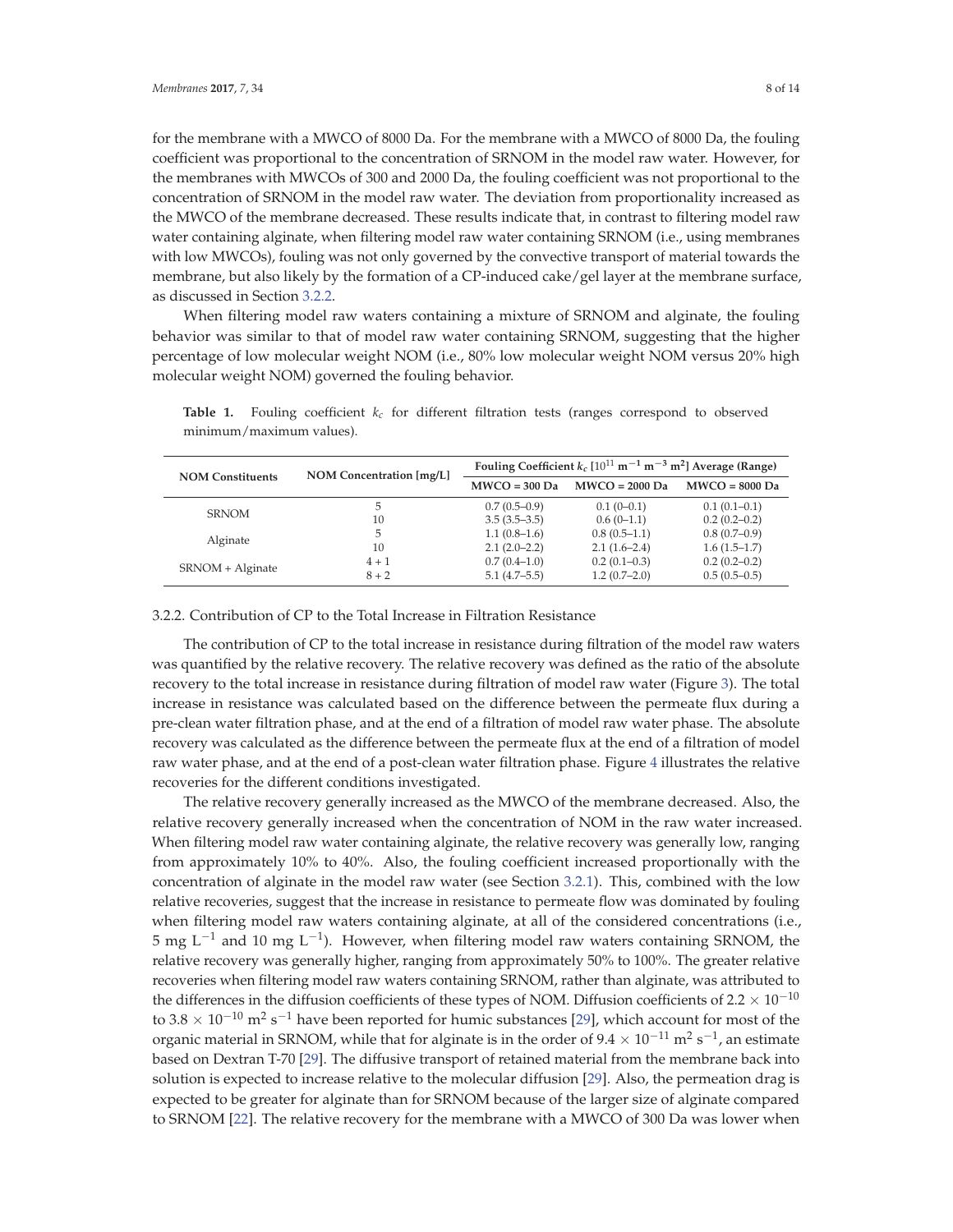the concentration of SRNOM in the model raw water increased (i.e., from 5 to 10 mg/L). Under these conditions, the concentration at the membrane surface is expected to be high, and likely resulted in the formation of a cake/gel layer at the membrane surface [26,46–48]. Once formed, the resistance offered by the cake/gel layer could not be reversed during post-clean water filtration, which is consistent with previous research where humic substances fouling was observed to be irreversible [25,26,29,35].

When filtering model raw waters containing a mixture of SRNOM and alginate, the relative recovery was similar to that of model raw waters containing SRNOM, again suggesting that the higher percentage of low molecular weight NOM (i.e., 80% low molecular weight NOM versus 20% high molecular weight NOM) was mainly responsible for the observed changes in permeate flux.



**Figure 4.** Relative recovery during post-clean water filtration (**a**) MWCO = 300 Da; (**b**) MWCO = 2000 Da; (**c**) MWCO = 8000 Da; SR5: SRNOM at 5 mg/L; SR10: SRNOM at 10 mg/L; Alg5: Alginate at 5 mg/L; Alg10: Alginate at 10 mg/L; SR4 + Alg1: SRNOM at 4 mg/L + alginate at 1 mg/L; SR8 + Alg2: SRNOM at 8 mg/L + alginate at 2 mg/L; error bars correspond to observed minimum/maximum values).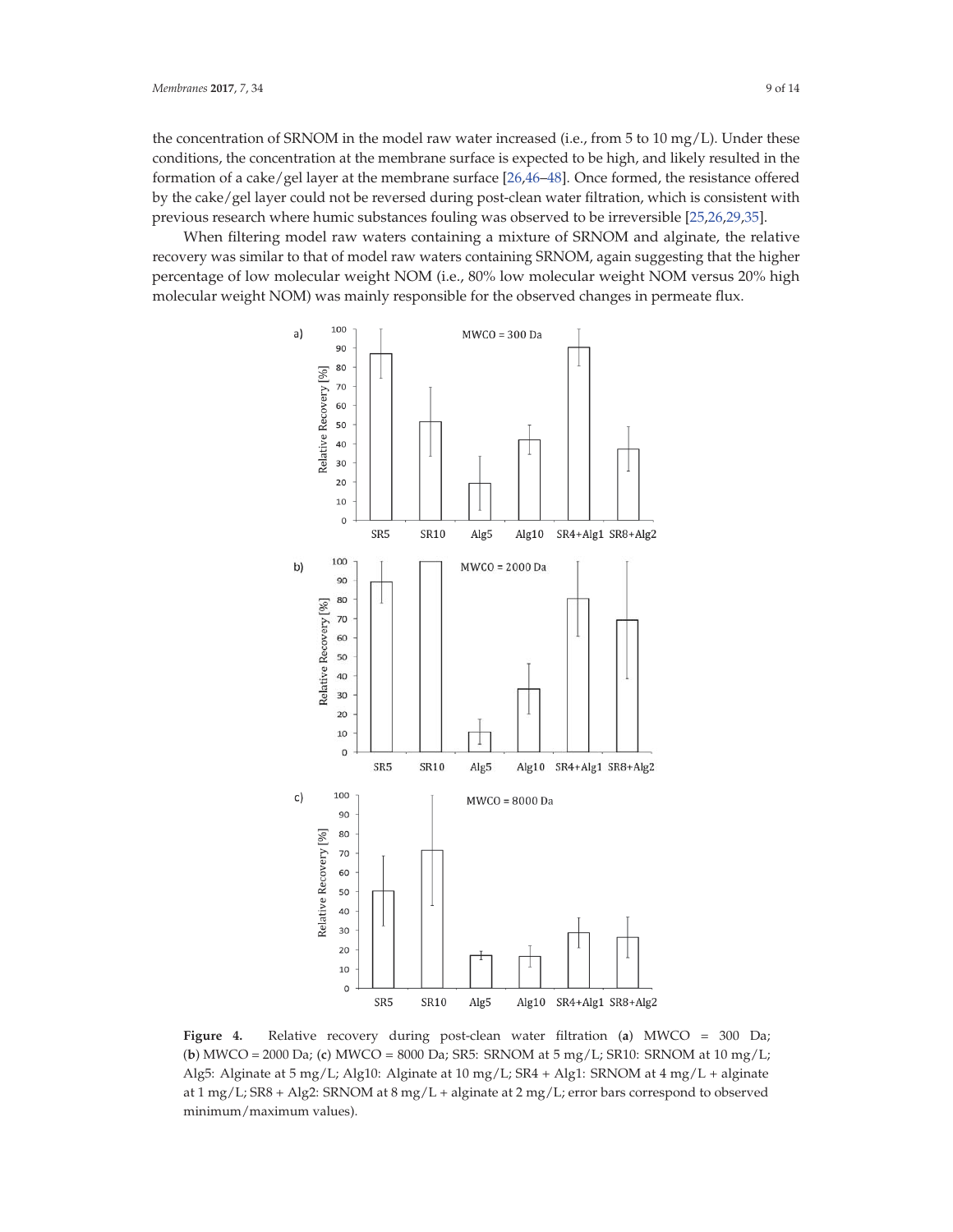As illustrated in Figure 5, when filtering model raw waters containing SRNOM or a mixture of SRNOM and alginate, a linear correlation was observed between the initial rapid increase in resistance during model raw water filtration and the absolute recovery during post-clean water filtration ( $R^2$  = 0.97). When filtering model raw waters containing alginate, no correlation was observed  $(R^2 = 0.04$ , results not shown). The correlation supports the assumption that the initial rapid increase in resistance is due to CP rather than fouling, that CP develops rapidly within the first minutes of filtration when filtering raw waters containing NOM, and confirms that the relative recovery observed when filtering model raw waters containing SRNOM can be attributed to CP. In addition, these results confirm that the total increase in filtration resistance is mainly impacted by CP when filtering model raw waters containing SRNOM.



**Figure 5.** Correlation between Absolute Recovery and Initial Rapid Increase in Resistance (model raw waters containing SRNOM and a mixture of SRNOM + alginate; solid line: linear regression,  $R^2 = 0.97$ , slope =  $1.31 \pm 0.35$ , intercept =  $3 \times 10^{11}$ ;  $p = 0.05$ ; error bars correspond to minimum/maximum values).

## 3.2.3. Overall Impact of Fouling and CP to the Increase in Resistance to Permeate Flow

Overall, the results suggest that when filtering model raw waters containing alginate, the total increases in the filtration resistance is dominated by fouling, while the total increase in filtration resistance is dominated by CP when filtering model raw waters containing SRNOM (i.e., humic substances, lower molecular weight NOM). The impact of CP is greatest for membranes with lower MWCOs (i.e., <2000 Da), which are recommended for the effective removal of NOM in drinking water treatment applications. Filtration using membranes with higher MWCOs (e.g., 8000 Da) is not prone to CP because the lower molecular weight NOM, responsible for CP, is not effectively retained.

It should be noted that when the impact of CP is extensive (i.e., filtration of raw waters containing mainly humic substances/low molecular weight NOM with low MWCO membranes), the increase in resistance is much greater than when filtration was dominated by fouling. For this reason, and because NOM in surface waters consist predominantly of humic substances [32], operation with control measures to continuously limit CP, such as cross-flow operation, should be considered for drinking water treatment using NF and tight UF range membranes. Dead-end operation, which is typically used for drinking water production by UF, is not recommended because it cannot continuously limit CP.

Future research will investigate the impact of control measures (e.g., cross-flow) and different membrane configurations (e.g., hollow fiber versus spiral wound membrane configurations) to mitigate CP and fouling in NF and tight UF membrane systems applied to the treatment of drinking water.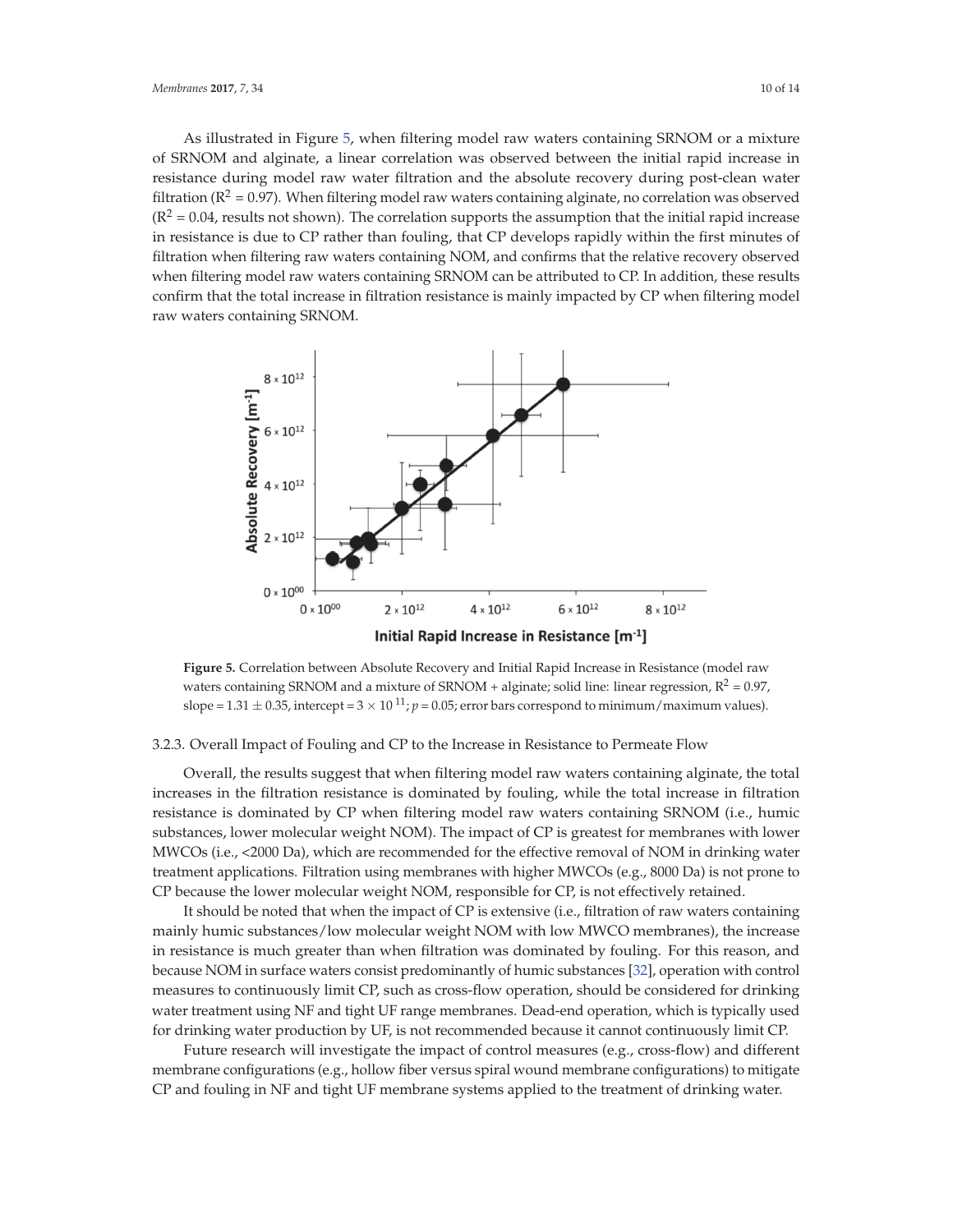## **4. Conclusions**

The following four main conclusions can be made, based on the results of the present study:

- 1. Since NOM in most surface waters consists mainly of humic substances (i.e., lower molecular weight NOM), and because effective NOM removal is likely to be one of the main motivations for implementing NF and tight UF range membranes in drinking water treatment, membranes with lower MWCOs (i.e., <2000 Da) are recommended for this application.
- 2. When filtering raw waters containing high concentrations of alginate (i.e., polysaccharides, high molecular weight NOM), the total increase in the filtration resistance is mainly dominated by fouling; when filtering raw waters containing predominantly humic substances (i.e., lower molecular weight NOM), the total increase in filtration resistance is mainly dominated by CP. The impact of CP is greatest for membranes with low MWCOs (i.e., <2000 Da).
- 3. When filtering raw waters containing high concentrations of humic substances (i.e., 10 mg  $L^{-1}$ ) with the membrane with the lowest MWCO (i.e., 300 Da), the impact of CP became extensive and the increase in resistance was greater than that observed for any other experimental condition considered, likely due to the formation of a CP-induced cake/gel layer.
- 4. Operations with control measures to continuously limit CP, such as cross-flow operation, should be considered in drinking water applications using NF and tight UF range membranes. Dead-end operation, which is typically used for drinking water production using UF, is not recommended because it cannot continuously limit CP.

**Acknowledgments:** The authors wish to thank IC-Impacts for providing funding for this project.

**Author Contributions:** Joerg Winter, Benoit Barbeau and Pierre Bérubé conceived and designed the experiments; Joerg Winter performed the experiments; Joerg Winter analyzed the data with the input by Benoit Barbeau and Pierre Bérubé; Joerg Winter wrote the present manuscript.

**Conflicts of Interest:** The authors declare no conflict of interest.

## **References**

- 1. Gao, W.; Liang, H.; Ma, J.; Man, M.; Chen, Z.L.; Han, Z.S.; Li, G.B. Membrane fouling control in ultrafiltration technology for drinking water water production: A review. *Desalination* **2011**, *272*, 1–8. [CrossRef]
- 2. ElHadidy, A.M.; Peldszus, S.; van Dyke, M.I. An evaluation of virus removal mechanisms by ultrafiltration membranes using MS2 and φX174 bacteriophage. *Sep. Purif. Technol.* **2013**, *120*, 215–223. [CrossRef]
- 3. Song, H.; Shao, J.; He, Y.; Hou, J.; Chao, W. Natural organic matter removal and flux decline with charged ultrafiltration and nanofiltration membranes. *J. Membr. Sci.* **2011**, *376*, 179–187. [CrossRef]
- 4. Lee, N.; Amy, G.; Croué, J.-P.; Buisson, H. Identification and understanding of fouling in low-pressure membrane (MF/UF) filtration by natural organic matter (NOM). *Water Res.* **2004**, *38*, 4511–4523. [CrossRef] [PubMed]
- 5. Lee, S.; Lee, K.; Wan, W.M.; Choi, Y. Comparison of membrane permeability and a fouling mechanism by pre-ozonation followed by membrane filtration and residual ozone in membrane cells. *Desalination* **2005**, *178*, 287–294. [CrossRef]
- 6. Odegaard, H.; Osterhus, S.; Melin, E.; Eikebrokk, B. NOM removal technologies—Norwegian experiences. *Drink. Water Eng. Sci.* **2010**, *3*, 1–9. [CrossRef]
- 7. Patterson, C.; Anderson, A.; Sinha, R.; Muhammad, N.; Pearson, D. Nanofiltration Membranes for Removal of Color and pathogens in Small Drinking Water Sources. *J. Environ. Eng.* **2012**, *138*, 48–57. [CrossRef]
- 8. Sadmani, A.H.M.; Anwar, A.; Robert, C.; Bagley, D.M. Impact of natural water colloids and cations on the rejection of pharmaceutically active and endocrine disrupting compounds by nanofiltration. *J. Membr. Sci.* **2014**, *450*, 271–281. [CrossRef]
- 9. Chin, A.; Bérubé, P. Removal of disinfection by-product precursors with ozone-UV advanced oxidation process. *Water Res.* **2005**, *39*, 2136–2144. [CrossRef] [PubMed]
- 10. Croue, J.-P.; Korshin, G.; Mark, B.M. *Characterization of Natural Organic Matter in Drinking Water*; AWWA Research Foundation (AWWARF): Denver, CO, USA, 1999.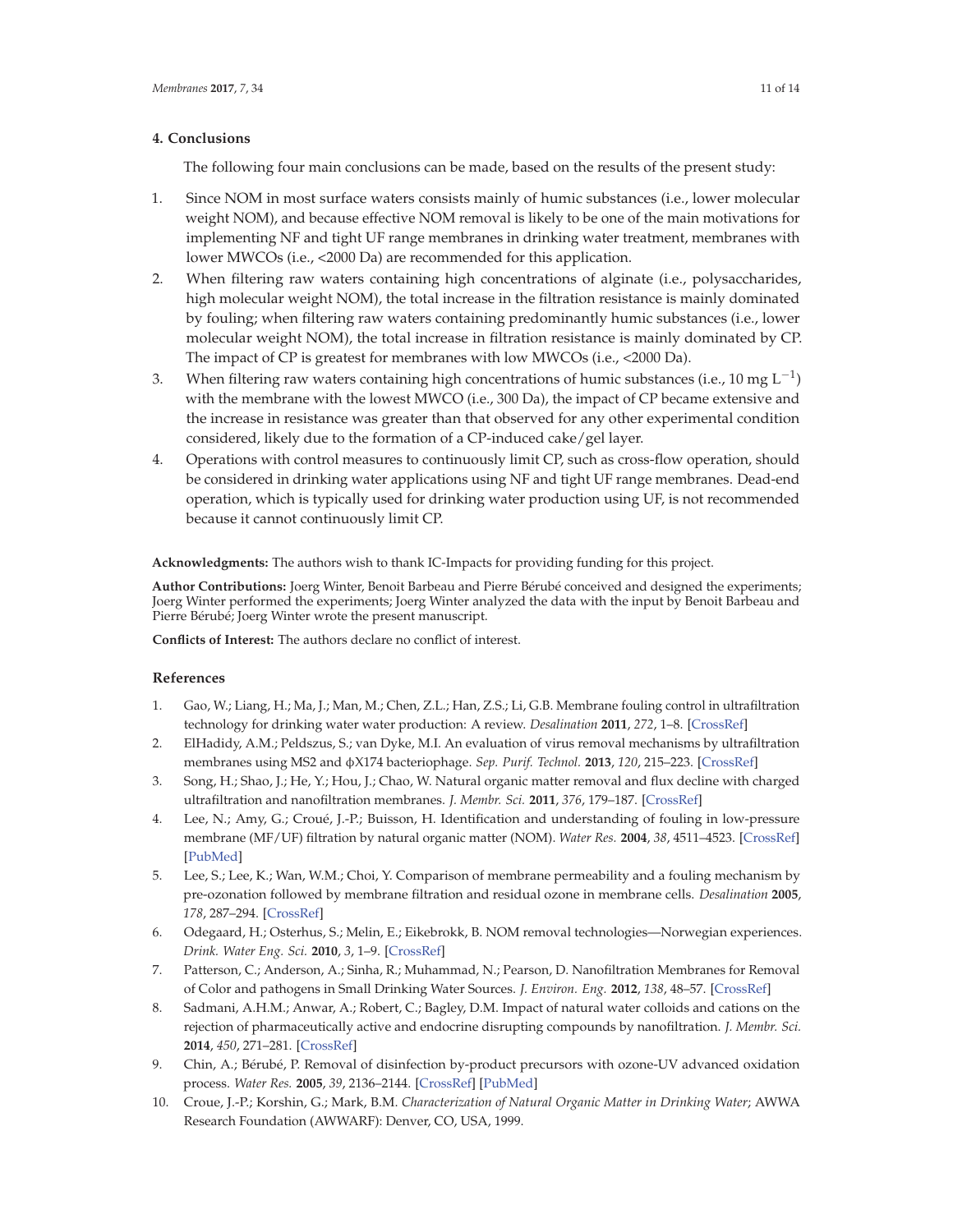- 11. Hozalski, R.M.; Bouwer, E.J.; Goel, S. Removal of natural organic matter from drinking water supplies by ozone-biofiltration. *Water Sci. Technol.* **1999**, *40*, 157–163. [CrossRef]
- 12. Rittmann, B.E.; Stilwell, D. Modelling biological processes in water treatment: The integrated biofiltration model. *J. Water Supply Res. Technol. AQUA* **2002**, *51*, 1–14.
- 13. Sarathy, S.; Mohseni, M. The fate of natural organic matter during UV/H<sub>2</sub>O<sub>2</sub> advanced oxidation of drinking water. *Can. J. Civ. Eng.* **2009**, *36*, 160–169. [CrossRef]
- 14. Wang, G.-S.; Hsieh, S.-T. Monitoring natural organic matter in water with scanning spectrophotometer. *Environ. Int.* **2001**, *26*, 205–212. [CrossRef]
- 15. Bequet, S.; Remigy, J.C.; Rouch, J.C. From ultrafiltration to nanofiltration hollow fiber membranes: A continuous UV-photografting process. *Desalination* **2002**, *144*, 9–14. [CrossRef]
- 16. Frank, M.; Bargeman, G.; Zwijnenburg, A. Capillary hollow fiber nanofiltration membranes. *Sep. Purif. Technol.* **2001**, *22*, 499–506. [CrossRef]
- 17. Spruck, M.; Hoefer, G.; Fili, G.; Gleinser, D.; Ruech, A.; Schmidt-Baldassari, M.; Rupprich, M. Preparation and characterization of composite multichannel capillary membranes on the way to nanofiltration. *Desalination* **2013**, *314*, 28–33. [CrossRef]
- 18. Verberk, J.Q.J.C.; van Dijk, J.C. Air Sparging in Capillary Nanofiltration. *J. Membr. Sci.* **2006**, *284*, 339–351. [CrossRef]
- 19. Geraldes, V.; Semião, V.; de Pinho, M.N. Flow management in nanofiltration spiral wound modules with ladder-type spacers. *J. Membr Sci.* **2002**, *203*, 87–102. [CrossRef]
- 20. Thorsen, T.; Flogstat, H. Nanofiltration in Drinking Water Treatment—Literature Review. Available online: https://www.techneau.org/fileadmin/files/Publications/Publications/Deliverables/D5.3.4b.pdf (accessed on 13 March 2017).
- 21. Song, L.; Elimelech, M. Particle deposition onto a permeable surface in laminar flow. *J. Colloid Interface Sci.* **1995**, *173*, 165–180. [CrossRef]
- 22. Belfort, G.; Davis, R.H.; Zydney, A.L. The behavior of suspensions and macromolecular solutions in cross-flow microfiltration. *J. Membr. Sci.* **1994**, *96*, 1–58. [CrossRef]
- 23. Fonseca, A.C.; Summers, R.S.; Greenberg, A.R.; Hermandez, M.T. Extra-cellular Polysaccharides, soluble microbial products, and natural organic matter impact on nanofiltration flux decline. *Environ. Sci. Technol.* **2007**, *41*, 2491–2497. [CrossRef] [PubMed]
- 24. Huang, H.; Lee, N.; Young, T.; Amy, G.; Lozier, J.C.; Jacangelo, J.G. Natural organic matter fouling of low-pressure, hollow-fiber membranes: Effects of NOM source and hydrodynamic conditions. *Water Res.* **2007**, *41*, 3823–3832. [CrossRef] [PubMed]
- 25. Jermann, D.; Pronk, W.; Kägi, R.; Halbeisen, M.; Boller, M. Influence of interactions between NOM and particles on UF fouling mechanism. *Water Res.* **2008**, *42*, 3870–3878. [CrossRef] [PubMed]
- 26. Schäfer, A.I.; Fane, A.G.; Waite, T.D. Nanofiltration of natural organic matter: Removal, fouling and influence of multivalent ions. *Desalination* **1998**, *118*, 109–122. [CrossRef]
- 27. Zheng, X.; Ernst, M.; Jekel, M. Identification and quantification of major organic foulants in treated domestic wastewater affecting filterability in dead-end ultrafiltration. *Water Res.* **2009**, *43*, 238–244. [CrossRef] [PubMed]
- 28. Her, N.; Amy, G.; Park, H.-R.; Song, M. Characterizing algogenic organic matter (AOM) and evaluating associated NF membrane fouling. *Water Res.* **2004**, *38*, 1427–1438. [CrossRef] [PubMed]
- 29. Schäfer, A.I. *Natural Organics Removal Using Membranes—Principles, Performance and Cost*; Technomic Publishing: Lancaster, PA, USA, 2007.
- 30. Zularisam, A.W.; Ismail, A.F.; Salim, M.R.; Sakinah, M.; Ozaki, H. The effects of natural organic matter (NOM) fractions on fouling characteristics and flux recovery of ultrafiltration membranes. *Desalination* **2007**, *212*, 191–208. [CrossRef]
- 31. Winter, J.; Uhl, W.; Bérubé, P.R. Integrated Oxidation Membrane Filtration Process—NOM Rejection and Membrane Fouling. *Water Res.* **2016**, *104*, 418–424. [CrossRef] [PubMed]
- 32. Zumstein, J.; Buffle, J. Circulation of Pedogenic and Aquagenic Organic Matter in an Eutrophic Lake. *Water Res.* **1989**, *23*, 229–239. [CrossRef]
- 33. Amy, G.; Her, N. Size exclusion chromatography (SEC) with multiple detectors: A powerful tool in treatment process selection and performance. *Water Sci. Technol.* **2004**, *4*, 19–24.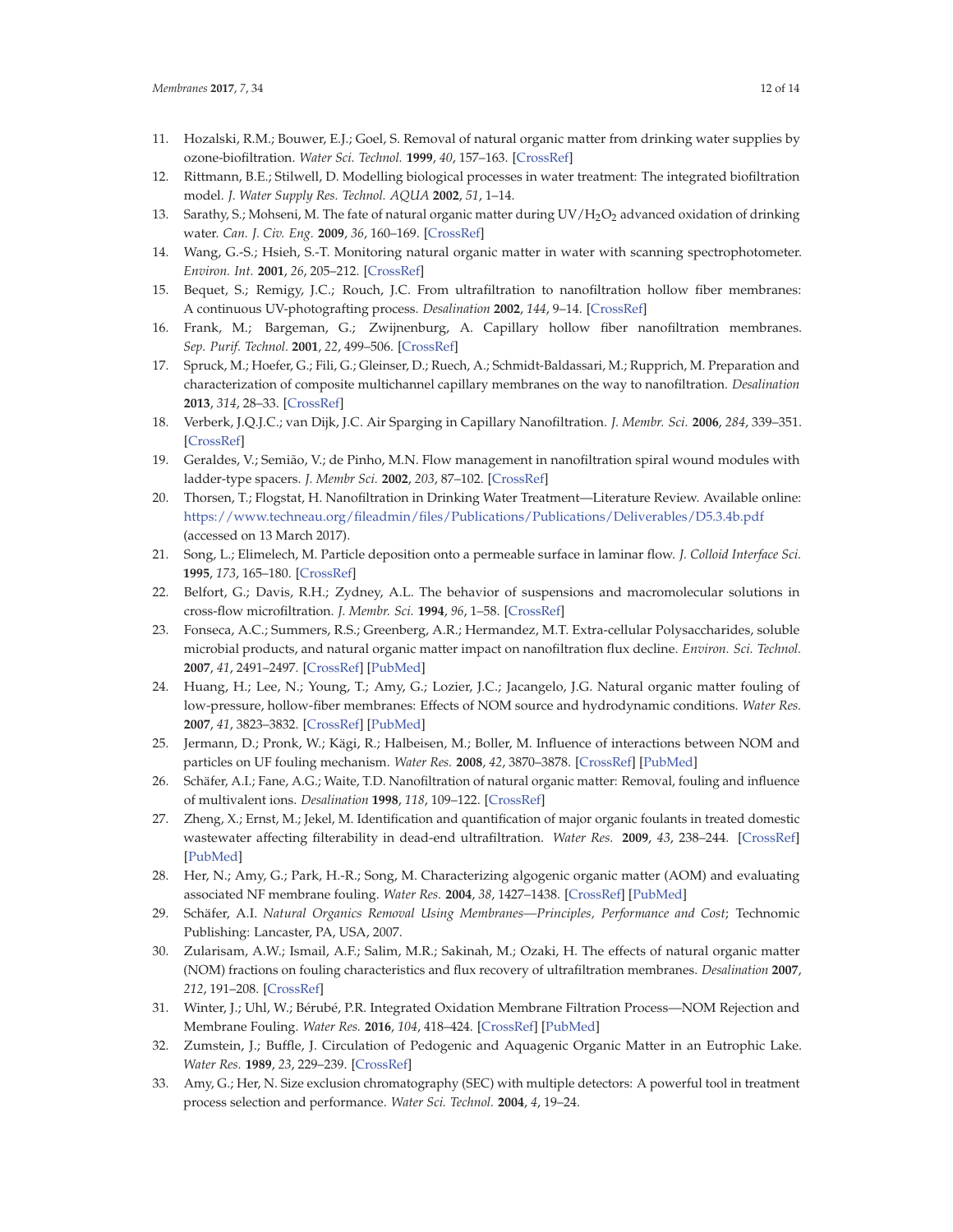- 34. Biber, M.V.; Guelacar, F.O.; Buffle, J. Seasonal Variations in Principal Groups of Organic Matter in a Eutrophic Lake using Pyrolysis/GC/MS. *Environ. Sci. Technol.* **1996**, *30*, 3501–3507. [CrossRef]
- 35. Jermann, D.; Pronk, W.; Meylan, S.; Boller, M. Interplay of different NOM fouling mechanisms during ultrafiltration of drinking water production. *Water Res.* **2007**, *41*, 1713–1722. [CrossRef] [PubMed]
- 36. Laabs, C.; Amy, G.; Jekel, M. Understanding the Size and character of Fouling-Causing Substances from Effluent Organic Matter (EfOM) in Low Pressure Membrane filtration. *Environ. Sci. Technol.* **2006**, *40*, 4495–4499. [CrossRef] [PubMed]
- 37. Wray, H.E.; Andrews, R.C.; Bérubé, P.R. Surface shear stress and membrane fouling when considering natural water matrices. *Desalination* **2013**, *330*, 22–27. [CrossRef]
- 38. Jarusutthirak, C.; Amy, G.; Croue, J.-P. Fouling characteristics of wastewater effluent organic matter (EfOM) isolates on NF and UF membranes. *Desalination* **2002**, *145*, 247–255. [CrossRef]
- 39. Seidel, A.; Elimelech, M. Coupling between chemical and physical interactions in natural organic matter (NOM) fouling of nanofiltration membranes: Implications for fouling control. *J. Membr. Sci.* **2002**, *203*, 245–255. [CrossRef]
- 40. Sari, M.A.; Chellam, S. Surface water nanofiltration incorporating (electro) coagulation-microfiltration pretreatment: Fouling control and membrane characterization. *J. Membr. Sci.* **2013**, *437*, 249–256. [CrossRef]
- 41. Cho, J.; Amy, G.; Pellegrino, J. Membrane filtration of natural organic matter: Initial comparison of rejection and flux decline characteristics with ultrafiltration and nanofiltration membranes. *Water Res.* **1999**, *33*, 2517–2526. [CrossRef]
- 42. Her, N.; Amy, G.; Plottu-Pecheux, A.; Yoon, Y. Identification of nanofiltration foulants. *Water Res.* **2007**, *41*, 3936–3947. [CrossRef] [PubMed]
- 43. Listiarini, K.; Chun, W.; Sun, D.D.; Leckie, J. Fouling mechanism and resistance analyses of systems containing sodium alginate, calcium, alum and their combination in dead-end fouling of nanofiltration membranes. *J. Membr. Sci.* **2009**, *344*, 244–251. [CrossRef]
- 44. Mahlangu, T.O.; Thwala, J.M.; Mamba, B.B.; D'Haese, A.; Verliefde, A.R.D. Factors governing combined fouling by organic and colloidal foulants in cross-flow nanofiltration. *J. Membr. Sci.* **2015**, *49*, 53–62. [CrossRef]
- 45. Schäfer, A.I.; Fane, A.G.; Waite, T.D. *Nanofiltration: Principles and Applications*; Elsevier: Oxford, UK; New York, NY, USA, 2005.
- 46. Mulder, M. *Basic Principles of Membrane Technology*, 2nd ed.; Kluwer Academic: Dordrecht, The Netherlands, 1996.
- 47. Van den Berg, G.B.; Smolders, C.A. Flux Decline in Ultrafiltration Processes. *Desalination* **1990**, *77*, 101–133. [CrossRef]
- 48. Elimelech, M.; Bhattacharjee, S. A novel approach for modeling concentration polarization in crossflow membrane filtration based on the equivalence of osmotic pressure model and filtration theory. *J. Membr. Sci.* **1998**, *145*, 223–241. [CrossRef]
- 49. Chin, Y.-P.; Aiken, G.; O'Loughlin, E. Molecular Weight, Polydispersity, and Spectroscopic Properties of Aquatic Humic Substances. *Environ. Sci. Technol.* **1994**, *28*, 1853–1858. [CrossRef] [PubMed]
- 50. Her, N.; Amy, G.; Foss, D.; Cho, J.; Yoon, Y.; Kosenka, P. Optimization of Method for Detecting and Characterizing NOM by HPLC-Size Exclusion Chromatography with UV and On-Line DOC detection. *Environ. Sci. Technol.* **2002**, *36*, 1069–1076. [CrossRef] [PubMed]
- 51. Huber, S.A.; Balz, A.; Abert, M.; Pronk, W. Characterisation of aquatic humic and non-humic matter with size-exclusion chromatograpgy-organic carbon detection-organic nitrogen detection (LC-OCD-OND). *Water Res.* **2011**, *45*, 879–885. [CrossRef] [PubMed]
- 52. Cornel, P.K.; Summers, S.R.; Roberts, P.V. Diffusion of Humic Acid in Dilute Aqueous Solution. *J. Colloid Interface Sci.* **1986**, *110*, 149–164. [CrossRef]
- 53. Bhattacharjee, S.; Chen, J.C.; Elimelech, M. Coupled model of concentration polarization and pore transport in cross-flow nanofiltration. *AIChE J.* **2001**, *47*, 2733–2745. [CrossRef]
- 54. Brian, P.L.T. Concentration Polarization in Reverse Osmosis Desalination with Variable Flux and Incomplete Salt Rejection. *Ind. Eng. Chem. Fundam.* **1965**, *4*, 439–445. [CrossRef]
- 55. Hoek, E.M.V.; Elimelech, M. Cake-Enhanced Concentration Polarization—A New Fouling Mechanism for Salt-Rejecting Membranes. *Environ. Sci. Technol.* **2003**, *37*, 5581–5588. [CrossRef] [PubMed]
- 56. Rautenbach, R.; Albrecht, R. *Membrane Processes*; John Wiley & Sons: New York, NY, USA, 1989.